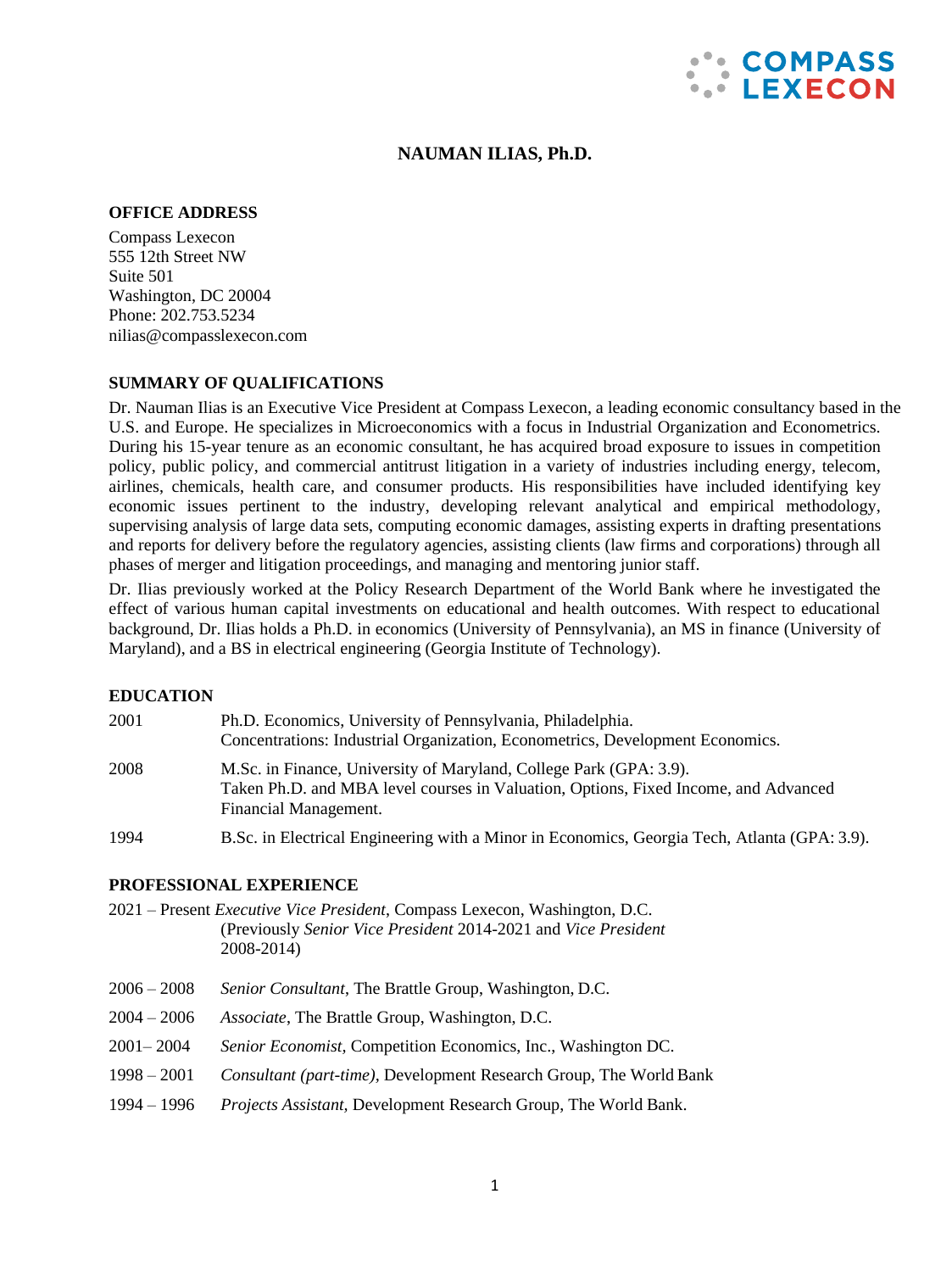# **ECONOMIC CONSULTING EXPERIENCE**

## SELECTED ANTITRUST/COMPETITION POLICY WORK AT COMPASS LEXECON

- In support of Dr. Mark Israel and with Dr. Allan Shampine, currently developing economic and econometric analysis to support the proposed merger between AT&T and Time Warner Corporation to be presented to the US Department of Justice (merger valued at \$85 billion).
- In support of Dr. Mark Israel, developed economic, econometric, and merger simulation analysis and assisted in the preparation of presentation to support the merger between Alarm.com and Icontrol (in security systems marketplace) before the US Federal Trade Commission (merger valued at \$140 million; 2016-2017)
- In support of Mr. Jon Orszag and with Dr. Eugene Orlov, developed economic and econometric analysis to support the attempted merger between Staples and Office Depot before the US Department of Justice (merger valued at \$6.3 billion; 2015-2016).
- In support of Mr. Jon Orszag and with Dr. Guillermo Israilevich, developed economic and econometric analysis and assisted in the preparation of expert report to support the attempted merger between General Electric Appliances and Electrolux Corporation before the US Department of Justice (merger valued at \$3.3 billion; 2015-2016).
- In support of Dr. Mark Israel, developed economic, econometric, and merger simulation analysis and assisted in the preparation of presentations to support the attempted merger between Chicken of the Seas and Bumble Bee (in the canned tuna marketplace) before the US Federal Trade Commission (merger valued at \$1.5 billion; 2015)
- In support of Mr. Jon Orszag, developed econometric analysis to analyze competitive effects in a potential merger between cosmetics manufacturers (2015).
- In support of Dr. Mark Israel with Drs. Bryan Keating and David Weiskopf, developed economic and econometric analysis and assisted in the preparation of expert report to support the attempted merger between Comcast Corporation and Time Warner Cable Corporation before the US Federal Communication Commission and US Department of Justice (merged valued at \$54 billion; 2014-2015).
- In support of Dr. Mark Israel and with Dr. David Weiskopf, developed econometric analysis to analyze competitive effects in a potential merger between chocolate manufacturers (2014).
- In support of Professor Janusz Ordover and with Dr. Mary Coleman, developed economic and econometric analysis and assisted in the preparation of presentations in support of the merger between glass-container manufacturing operations of Ardagh Group and Saint-Gobain before the US Federal Trade Commission (merger valued at \$1.7 billion; 2013-2014).
- In support of Dr. Mark Israel, developed econometric analysis to analyze competitive effects to support the merger between US Airways and American Airlines before the US Department of Justice (merger valued at 11 billion; 2013)
- In support of Professor Robert Willig and with Drs. Mary Coleman and David Weiskopf, developed economic and econometric analysis and assisted in the preparation of expert report in the Liability and Damages phases of a price-fixing allegation in the Titanium-Dioxide Industry (2012-2013).
- In support of Professor Dan Rubinfeld, conducted econometric analysis on behalf of Delta Airlinesto analyze likely competitive issues in potential JV transactions with other carriers (2012).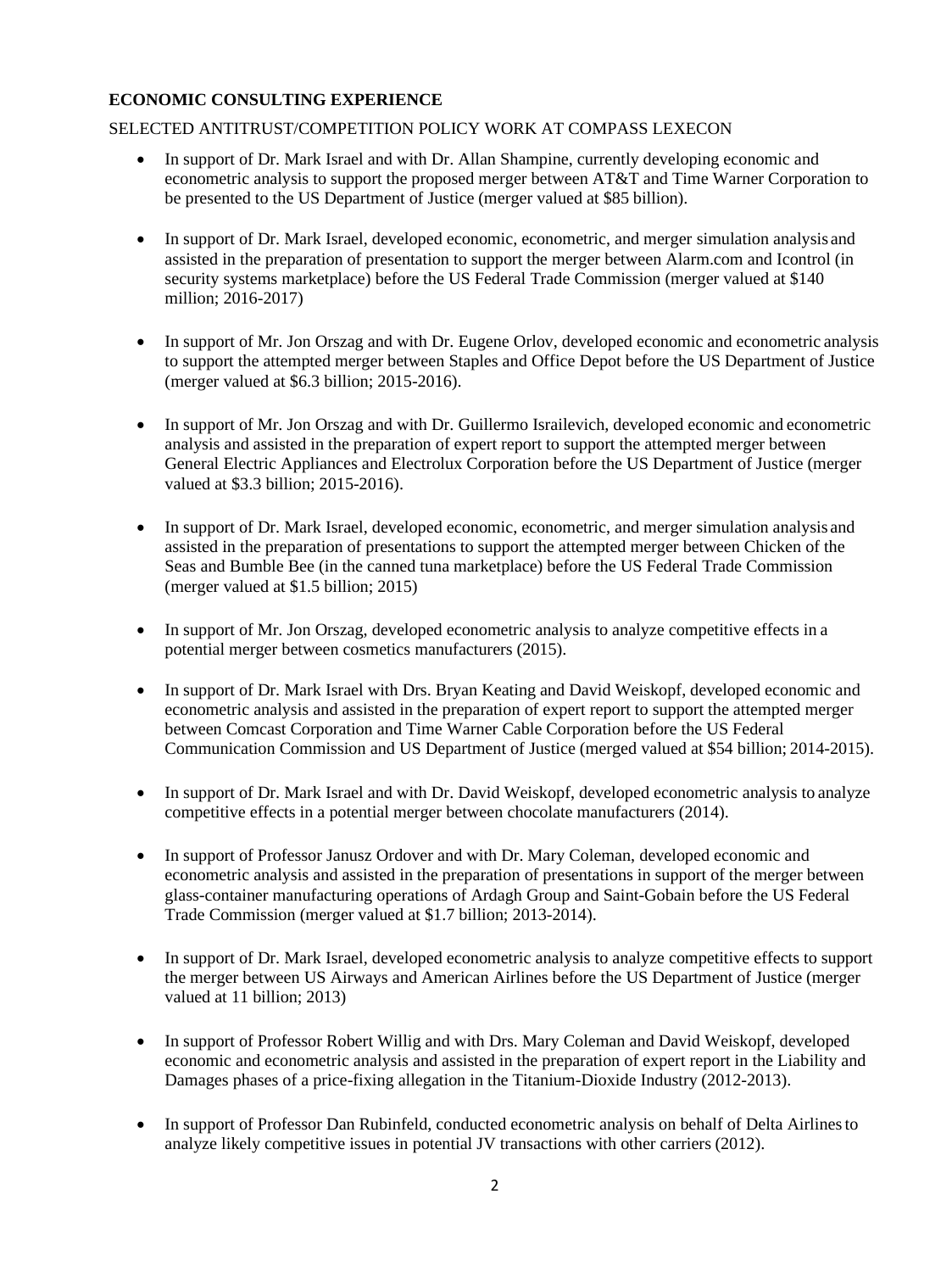- In support of Ms. Margaret Guerin-Calvert, conducted economic and econometrics analysis to support the merger between Promedica and St. Lukes Hospitals before the US Federal Trade Commission (2011).
- In support of Professor Janusz Ordover and with Dr. Andres Lerner, conducted economic analysis to examine Verizon's incentives to expand its broadband network in light of its cross-selling agreements with various major cable companies (deal valued at \$3.6 billion; 2011-2012)
- In support of Professor Janusz Ordover and with Drs. Mary Coleman and David Weiskopf, developed economic and econometric analysis and assisted in the preparation of expert report in the Class Certification phase of a price-fixing case in the Concrete industry (2011-2012).
- In support of Dr. Mark Israel and with Dr. David Weiskopf, developed economic, econometric, and merger simulation analysis to analyze competitive effects in a potential merger between juice manufacturers (2011).
- In support of Dr. Mark Israel and Professor Michael Katz and with Dr. Bryan Keating, developed economic and econometric analysis to analyze content carriage and foreclosure issues in the merger between Comcast and NBC Corporation (merged valued at \$30 billion; 2010).
- In support of Dr. Mark Israel and Professor Dennis Carlton, developed economic, econometric, and merger simulation analysis for the acquisition by Pepsi Corporation of Pepsi Bottling Group and Pepsi Americas (merger valued at \$8 billion; 2009).
- In support of Dr. Mark Israel and with Dr. Bryan Keating, developed economic and econometric analysis in the NPM Adjustment Proceeding involving arbitration between major tobaccomanufacturers and the US States (2008).

## CONSULTING WORK AT BRATTLE GROUP

- In support of Professor Dan McFadden, developed econometric analysis in the NPM Adjustment Proceeding involving arbitration between major tobacco manufacturers and the States.
- In support of Dr. Robert Reynolds, developed economic and econometric analysis to examine anticompetitive behavior of the suppliers of Electricity in California during the Crisis of 2000/2001.
- In support of Dr. Robert Reynolds, developed econometric and merger simulation analysis for the proposed acquisition of Alcan by Alcoa.
- In support of Dr. Robert Reynolds, developed merger simulation analysis for the acquisition of Arcelor by Mittal Steel .
- In support of Dr. Robert Reynolds, developed merger simulation analysis to determine the competitive effects resulting from the attempted merger between British Airways and American Airlines.
- In support of Professor Dan McFadden, developed economic analysis in Pharmaceutical Average Wholesale Price (AWP) litigation.
- In support of Dr. Seth Kaplan, conducted economic analysis to assess the impact of revocation of supply restrictions on imports from various countries on the domestic market for hot-rolled steel.
- In support of Dr. Seth Kaplan, conducted economic analysis to assess the impact of dumped imports from various countries on the domestic market for rebar.